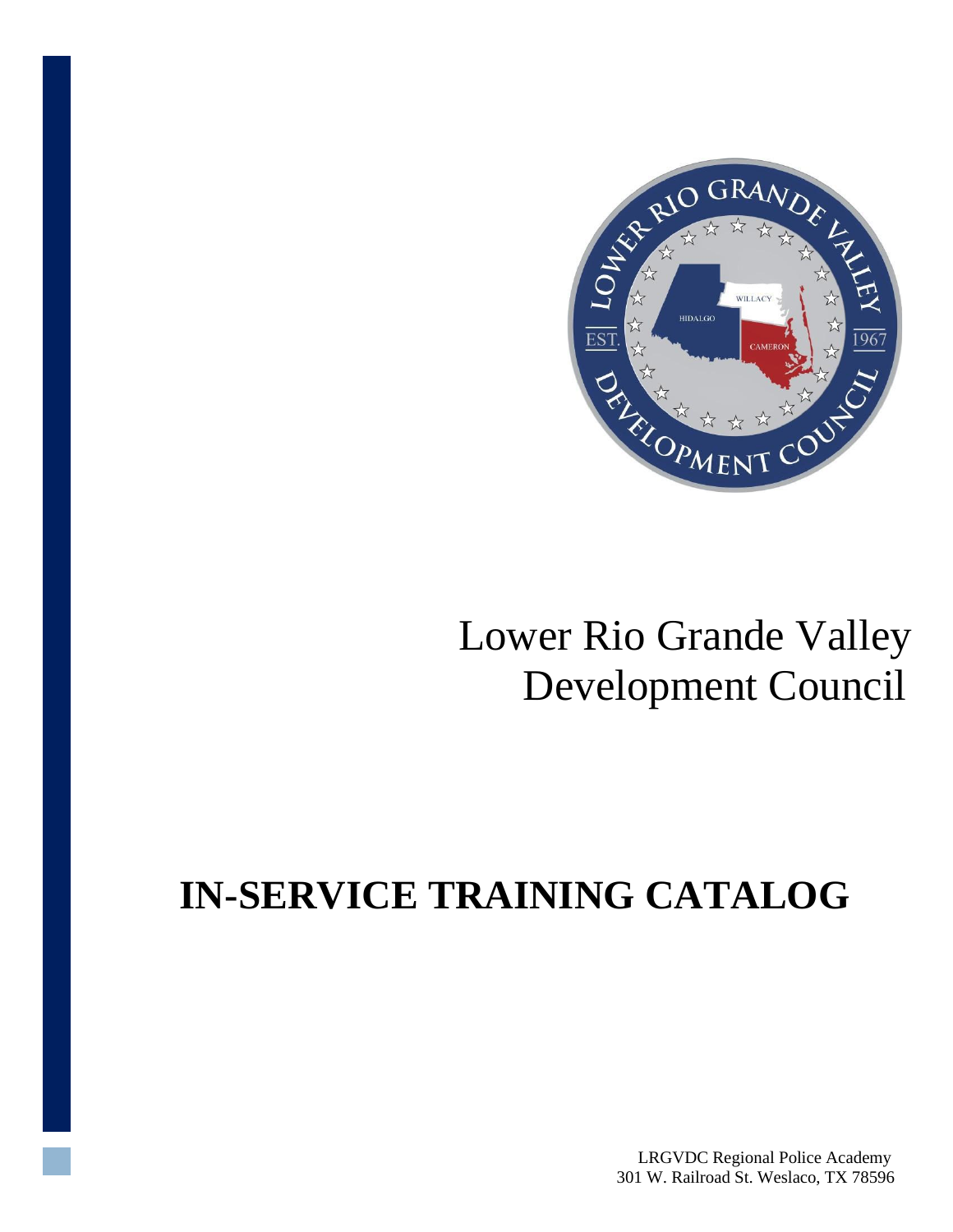#### **ACADEMY OVERVIEW:**

The Lower Rio Grande Valley Development Council (LRGVDC) operates the Regional Police Academy with almost 50 years of experience administering training resources and programs for the development of qualified law enforcement officers throughout the region.

LRGVDC Regional Police Academy utilizes a wide variety of law enforcement instructors to provide a comprehensive, diverse academy, incorporating the expertise of some of the finest training officials in the region.

LRGVDC currently has partnerships with law enforcement agencies such as the Cities of Edinburg, Hidalgo, Mission and San Benito to provide instructors and training site locations that offer accessible day & night training locations across the Rio Grande Valley.

Our primary goal is to provide a premier, valuable training resource for citizens of the area and produce highly qualified, professional law enforcement officers to serve and protect the citizens of the Rio Grande Valley.

LRGVDC administers the Basic Peace Office Course (BPOC) Academy to provide cadets the essential knowledge and foundational experience to begin a career in law enforcement while preparing to sit for the State Peace Officer Licensing Examination.

LRGVDC is a contractual training provider as approved and licensed by the Texas Commission on Law Enforcement (TCOLE) and must abide by all mandated TCOLE training regulations and compliance measures. The LRGVDC Regional Police Academy provides monthly in-service training to Law Enforcement professionals across the Rio Grande Valley and the State of Texas. If a course does not have 10 participants registered, it will be canceled, rescheduled, or relocated. Most courses offered by the LRGVDC Regional Police Academy are free of cost, if there is a cost associated with the course, it will be noted below. To request a course that may not be currently offered, please contact our offices at the following:

Randall Snyder Director/ Training Coordinator [rsnyder@lrgvdc.org](mailto:rsnyder@lrgvdc.org) Office: 956-682-3481 ext.140 Fax: 956-686-5379

Victoria Barrera Instructor [vbarrera@lrgvdc.org](mailto:vbarrera@lrgvdc.org) Office: 956-682-3481 ext. 181 Fax: 956-686-5379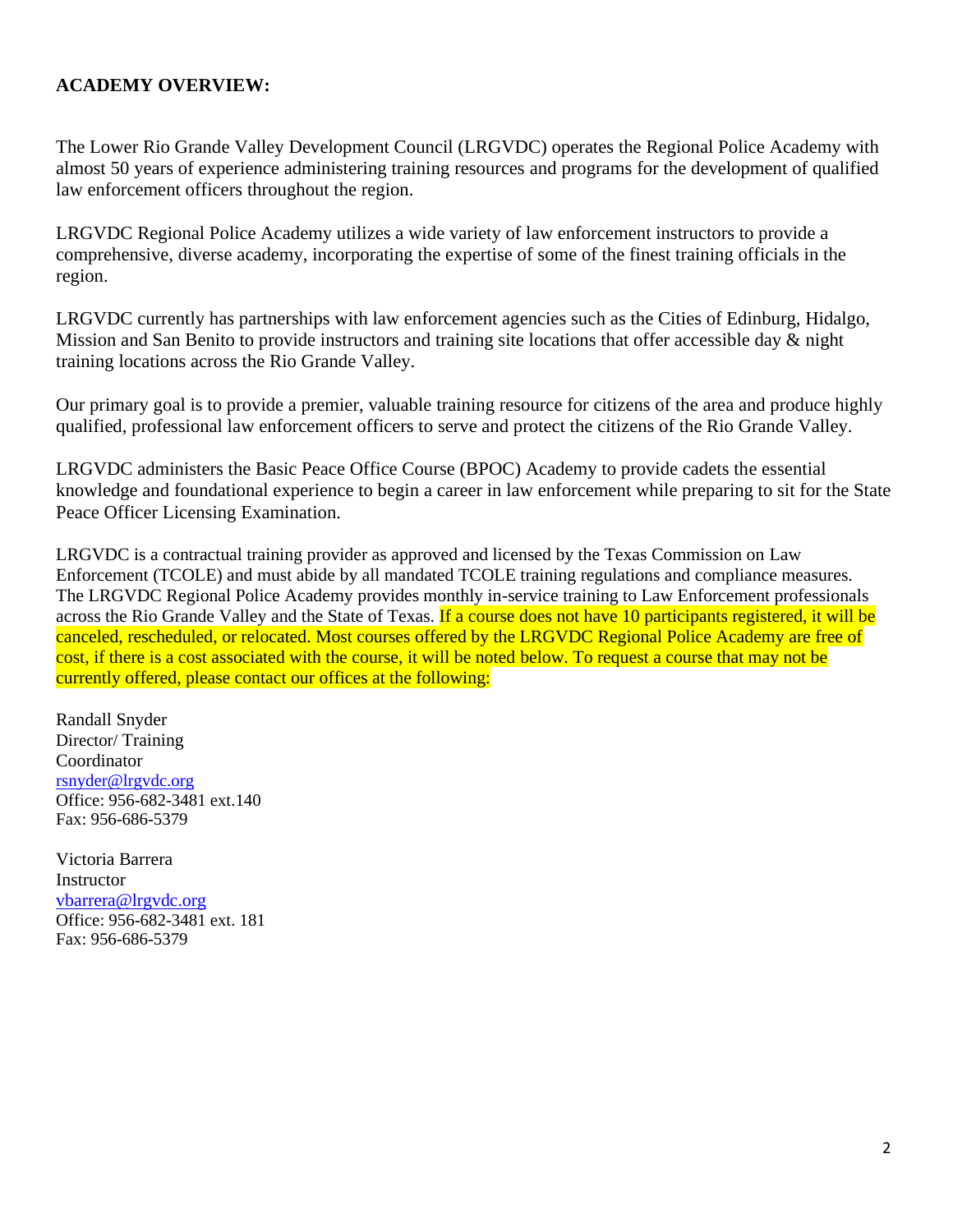### **June 2022**

| <b>TCOLE #1014</b><br><b>BASIC INSTRUCTOR</b><br><b>COURE</b>                  |                                                                               |                                                     |  |
|--------------------------------------------------------------------------------|-------------------------------------------------------------------------------|-----------------------------------------------------|--|
| Date                                                                           | <b>Location</b>                                                               | <b>Registration Information</b>                     |  |
| MONDAY JUNE 20, 2022-<br><b>FRIDAY JUNE 24, 2022</b><br>$(8AM - 5PM)$<br>40hrs | MISSION C.E.ED.<br><b>BUILDING 801 N.</b><br><b>BRYAN RD.</b><br>MISSION, TX. | <b>Roland Perez</b><br>rperez0256@missionpolice.org |  |

| <b>TCOLE #3275</b><br><b>INTERDICTION FOR</b><br><b>THE PROTECTION OF</b><br><b>CHILDERN</b> |                                                                                                                              |                                                                                                                                                                              |  |
|----------------------------------------------------------------------------------------------|------------------------------------------------------------------------------------------------------------------------------|------------------------------------------------------------------------------------------------------------------------------------------------------------------------------|--|
| Date                                                                                         | Location                                                                                                                     | <b>Registration Information</b>                                                                                                                                              |  |
| TUESDAY JUNE 21, 2022-<br>WEDNESDAY JUNE 22, 2022<br>$(8AM - 5PM)$<br>16hrs                  | <b>SOUTH PADRE</b><br><b>ISLAND CONVENTION</b><br><b>CENTRE</b><br>7355 PADRE BLVD<br><b>SOUTH PADRE</b><br>ISLAND, TX 78597 | <b>TO REGISTER:</b><br>https://www.surveymonkey.com/r/IPC_SPadreIsland_Registration<br>Hosted by South Padre Island Police Department<br><b>Questions: IPC@dps.texas.gov</b> |  |